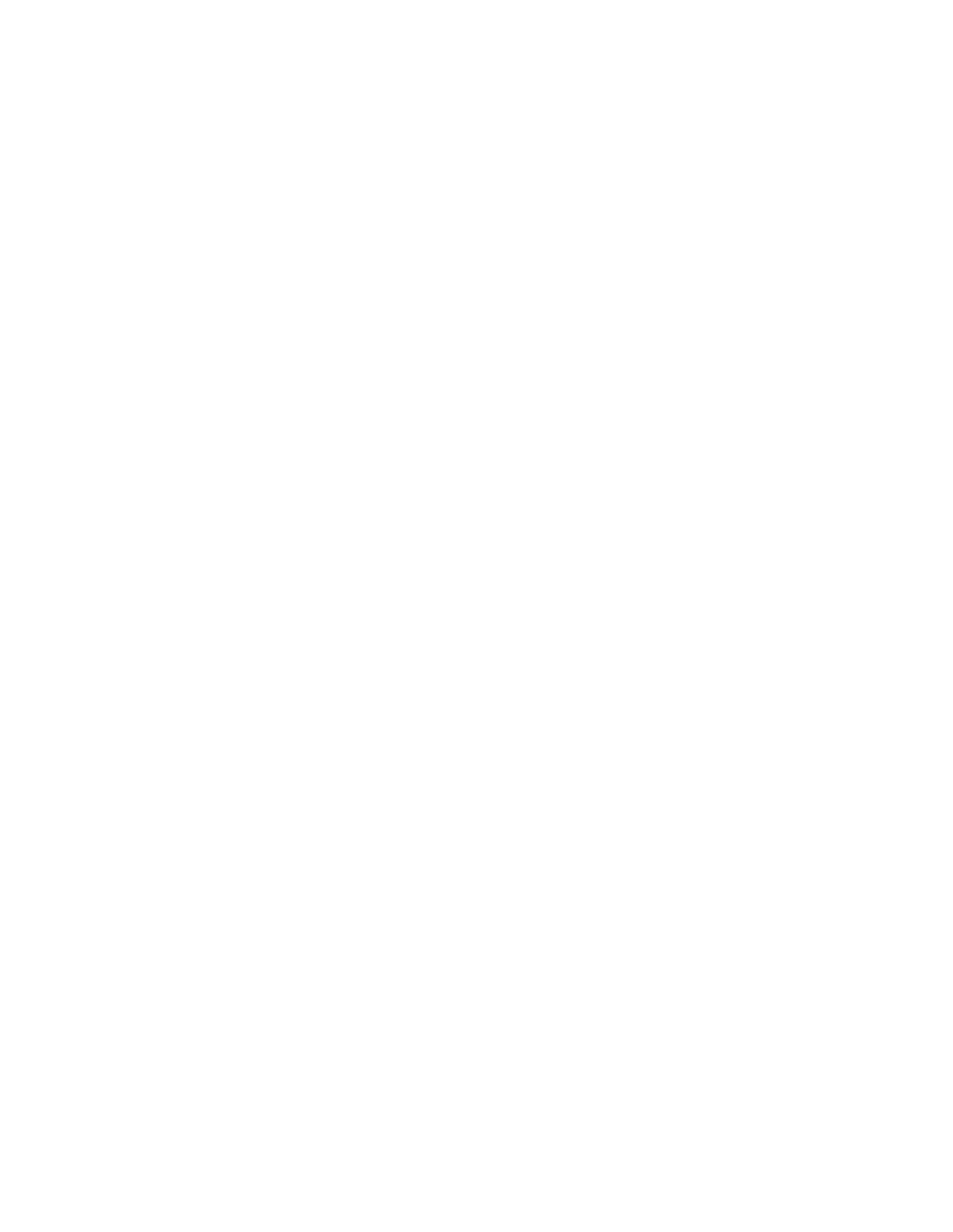# L<sup>p</sup>-APPROXIMATION OF THE INTEGRATED DENSITY OF STATES FOR SCHRÖDINGER OPERATORS WITH FINITE LOCAL COMPLEXITY

### MICHAEL J. GRUBER, DANIEL H. LENZ, AND IVAN VESELIC´

ABSTRACT. We study spectral properties of Schrödinger operators on  $\mathbb{R}^d$ . The electromagnetic potential is assumed to be determined locally by a colouring of the lattice points in  $\mathbb{Z}^d$ , with the property that frequencies of finite patterns are well defined. We prove that the integrated density of states (spectral distribution function) is approximated by its finite volume analogues, i.e. the normalised eigenvalue counting functions. The convergence holds in the space  $L^p(I)$  where I is any finite energy interval and  $1 \leq p < \infty$  is arbitrary.

# 1. Introduction

Spectral properties play a key role in the analysis of selfadjoint operators. This is in particular the case for Hamiltonians describing the time evolution of quantum mechanical systems. Among the various features of the spectrum which may be studied, a prominent role is played by the Lebesgue decomposition of the components of the spectral measure. A similarly important role is played by the spectral density. To be more precise: there are many selfadjoint operators which have a well defined spectral distribution function. It describes the concentration of the spectrum along the energy axis. In the context of mathematical physics it is called integrated density of states, in the following abbreviated by IDS. It is very natural to think of the IDS as the normalized eigenvalue counting function of the restriction of the Hamiltonian to a large but finite volume system. This leads to the question in what sense and how well one can approximate the IDS of the full Hamilton operator by the spectral distribution functions of appropriately chosen finite-volume analogues. This question has been pursued for various types of selfadjoint operators, resp. Hamiltonians, in particular in the mathematical physics and geometry literature. Let us mention the seminal papers [Pas71, Shu79] and the recent reviews [KM07, Ves08]. There one can find also an overview of the literature up to '07.

It turns out that in the discrete and in the one-dimensional setting one can control the convergence of finite volume approximants to the IDS very well. Let us state this more precisely:

<sup>2000</sup> Mathematics Subject Classification. 35J10,81Q10.

Key words and phrases. integrated density of states, random Schrödinger operators, finite local complexity.

c 2010 by the authors. Faithful reproduction of this article, in its entirety, by any means is permitted for non-commercial purposes.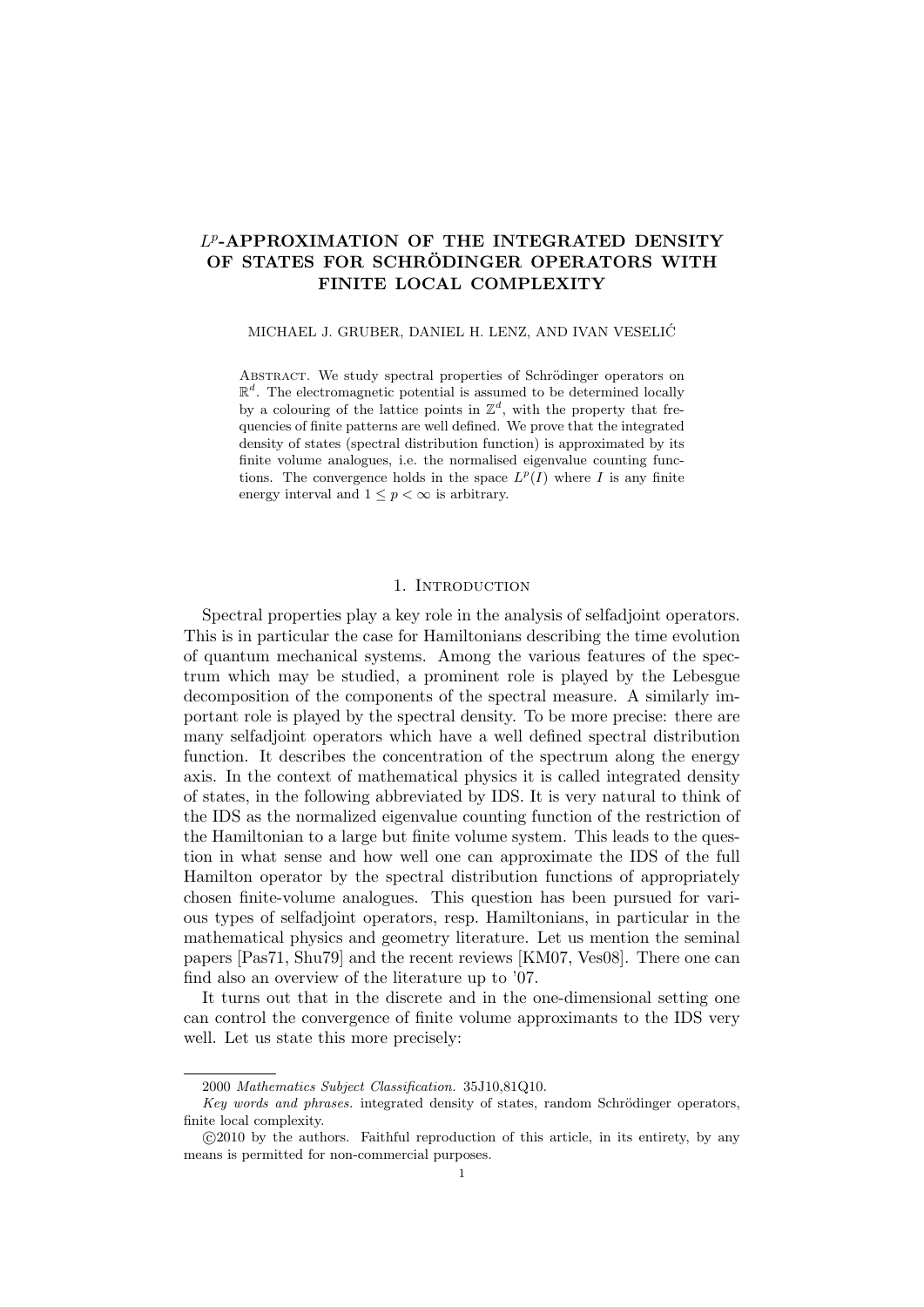- For difference operators (with finite range) on combinatorial graphs the eigenvalue counting functions are bounded. This leads to uniform convergence (in supremum norm) for the IDS [LMV08, LV09].
- For Schrödinger operators on metric graphs (so called quantum graphs) with constant edge lengths one can achieve uniform convergence for the IDS as well [GLV07]. Here one has to assume that the randomness satisfies a finite local complexity condition. Note that for quantum graphs the eigenvalue counting functions are unbounded: However, the technically relevant objects are the spectral shift functions, which are still bounded.
- Metric graphs with non-constant edge lengths lead to unbounded shift functions; in this case, convergence holds locally uniformly, as well as globally uniformly with respect to a weighted supremum norm [GLV08].

See also [GLV08] for an overview.

For electromagnetic Schrödinger operators on  $\mathbb{R}^d$  even the perturbation by a compactly supported potential may lead to a locally unbounded spectral shift function. Thus the shift function diverges not only at infinity but also on compact energy intervals. This is in particular the case for Landautype Hamiltonians, see, e.g.,  $[RW02, HKN<sup>+</sup>06]$  and references therein. One may expect that the situation will be better for certain random perturbations of the Landau Hamiltonian. In order to obtain continuity of the IDS of Landau-type Hamiltonians plus a random, ergodic potential one has to pose appropriate conditions on the randomness. They amount to regularity conditions on the random distribution (see [CH96, Wan97, HLMW01, CHK07] and references therein). The results of the present paper apply to highly "singular" distributions, though: those of Bernoulli type. For such models there are no results on the continuity of the IDS. Thus this property cannot help us proving uniform convergence of the distribution functions. Our main result is that one can still achieve a strong form of convergence. More precisely, we show that convergence holds in the space  $L^p(I)$  for any finite interval  $I \subset \mathbb{R}$  and any finite p.

In the following section we describe our model and assumptions and state the main theorems. Section 3 provides bounds on the spectral shift function. They are applied in Section 4 which establishes certain almost additivity properties and thus concludes the proof of the main theorem. The latter is applied to certain types of alloy type random Schrödinger operators in the final section.

#### 2. Model and results

Throughout the paper we will consider electromagnetic Schrödinger operators which satisfy the following regularity

**Assumption 1.** Let U be an open set in  $\mathbb{R}^d$ ,  $A: \mathcal{U} \to \mathbb{R}^d$  a magnetic vector potential, each component of which is locally square integrable,  $V = V_{+} V_-\colon \mathcal{U} \to \mathbb{R}$  a scalar electric potential, such that its positive part  $V_+\geq 0$ is locally integrable and its negative part  $V_-\geq 0$  is in the Kato class. This implies that  $V_-\,$  is relatively form bounded with respect to  $-\Delta^{\mathcal U}$ , the Dirichlet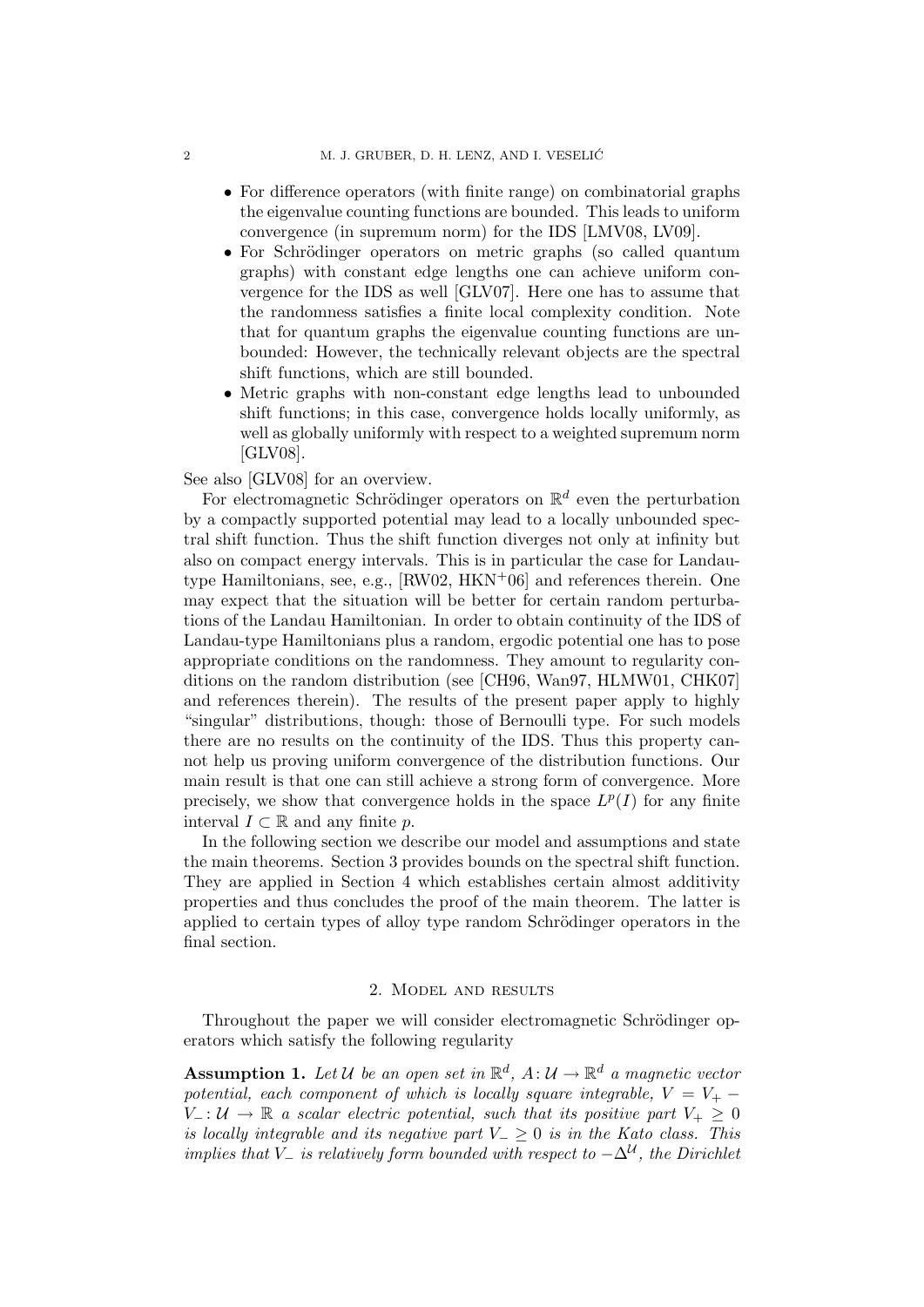Laplacian on  $\mathcal U$ , with relative bound  $\delta$  strictly smaller than one. Under these conditions the magnetic Schrödinger operator

$$
(1) \tH^{\mathcal{U}} = (-i\nabla - A)^2 + V
$$

is well defined via the corresponding lower semi-bounded quadratic form with core  $C_c^{\infty}(\mathcal{U})$  [Sim79]. Due to this choice of core, we say that  $H^{\mathcal{U}}$  has Dirichlet boundary conditions.

Let us mention locally uniform  $L^p$ -integrability conditions which are sufficient for  $V_-\$  to be in the Kato-class. More precisely, if  $V_-\$  satisfies

$$
||V_{-}||_{L^{p}_{\text{loc,unif}}(\mathbb{R}^{d})} = \sup_{x \in \mathbb{R}^{d}} \Big( \int_{|x-y| \leq 1} |V_{-}(y)|^{p} dy \Big)^{1/p} < \infty
$$

for  $p = 1$  if  $d = 1$  and  $p > d/2$  if  $d \geq 2$ , then it belongs to the Kato-class.

Next we want to introduce the notions of a colouring and a pattern. For this purpose we denote the set of all finite subsets of  $\mathbb{Z}^d$  by  $\mathcal{F}_{fin}(\mathbb{Z}^d)$  and an arbitrary finite set by  $A$ . A *colouring* is a map

 $\mathcal{C}:\mathbb{Z}^d\rightarrow \mathcal{A}$ 

and a pattern is a map  $P: D(P) \to \mathcal{A}$ , where  $D(P) \in \mathcal{F}_{fin}(\mathbb{Z}^d)$  is called the domain of  $P$ . We denote the set of all patterns by  $P$ . For a fixed  $Q \in \mathcal{F}_{fin}(\mathbb{Z}^d)$  we denote the subset of  $P$  which contains only the patterns with domain Q by  $\mathcal{P}(Q)$ . Given a set  $Q \subset D(P)$  and an element  $x \in \mathbb{Z}^d$  we define a restriction of a pattern  $P|_Q$  and the translate of a pattern  $P + x$  by the vector  $x$  in the following way

$$
P|_Q: Q \to A, g \mapsto P|_Q(g) = P(g), \quad P + x: D(P) + x \to A, y + x \mapsto P(y)
$$

Two patterns  $P_1, P_2$  are *equivalent* if there exists an  $x \in \mathbb{Z}^d$  such that  $P_2 =$  $P_1 + x$ . The equivalence class of a pattern P in P is denoted by  $\tilde{P}$ . This induces on  $P$  a set of equivalence classes  $\tilde{P}$ . For two patterns P and P' the number of occurrences of the pattern  $P$  in  $P'$  is denoted by

$$
\sharp_P(P') := \sharp \{ x \in \mathbb{Z}^d \, | \, D(P) + x \subset D(P'), P'|_{D(P)+x} = P + x \}.
$$

Here,  $\sharp$  denotes the cardinality of a finite set.

Next we define the notion of a van Hove sequence and of the frequency of a pattern along a given van Hove sequence. A sequence  $(U_i)_{i\in\mathbb{N}}$  of finite, non-empty subsets of  $\mathbb{Z}^d$  is called a van Hove sequence if

(2) for all 
$$
M \in \mathbb{N}
$$
:  $\lim_{j \to \infty} \frac{\sharp \partial^M U_j}{\sharp U_j} = 0.$ 

Here  $\partial^M U = \{x \in U \mid \text{dist}(x, \mathbb{Z}^d \setminus U) \leq M\} \cup \{x \in \mathbb{Z}^d \setminus U \mid \text{dist}(x, U) \leq M\}.$ It is sufficient to check the relation (2) for  $M = 1$ , it then follows for all

$$
M \in \mathbb{N}
$$
, cf. for instance Lemma 2.1 in [LSV10]. If for a pattern P and a van  
How sequence  $(U_j)_{j \in \mathbb{N}}$  the limit

$$
\nu_P := \lim_{j \to \infty} \frac{\sharp_P(\mathcal{C}|_{U_j})}{\sharp U_j}.
$$

exists, we call  $\nu_P$  the *frequency of* P along  $(U_i)_{i\in\mathbb{N}}$  in the colouring C.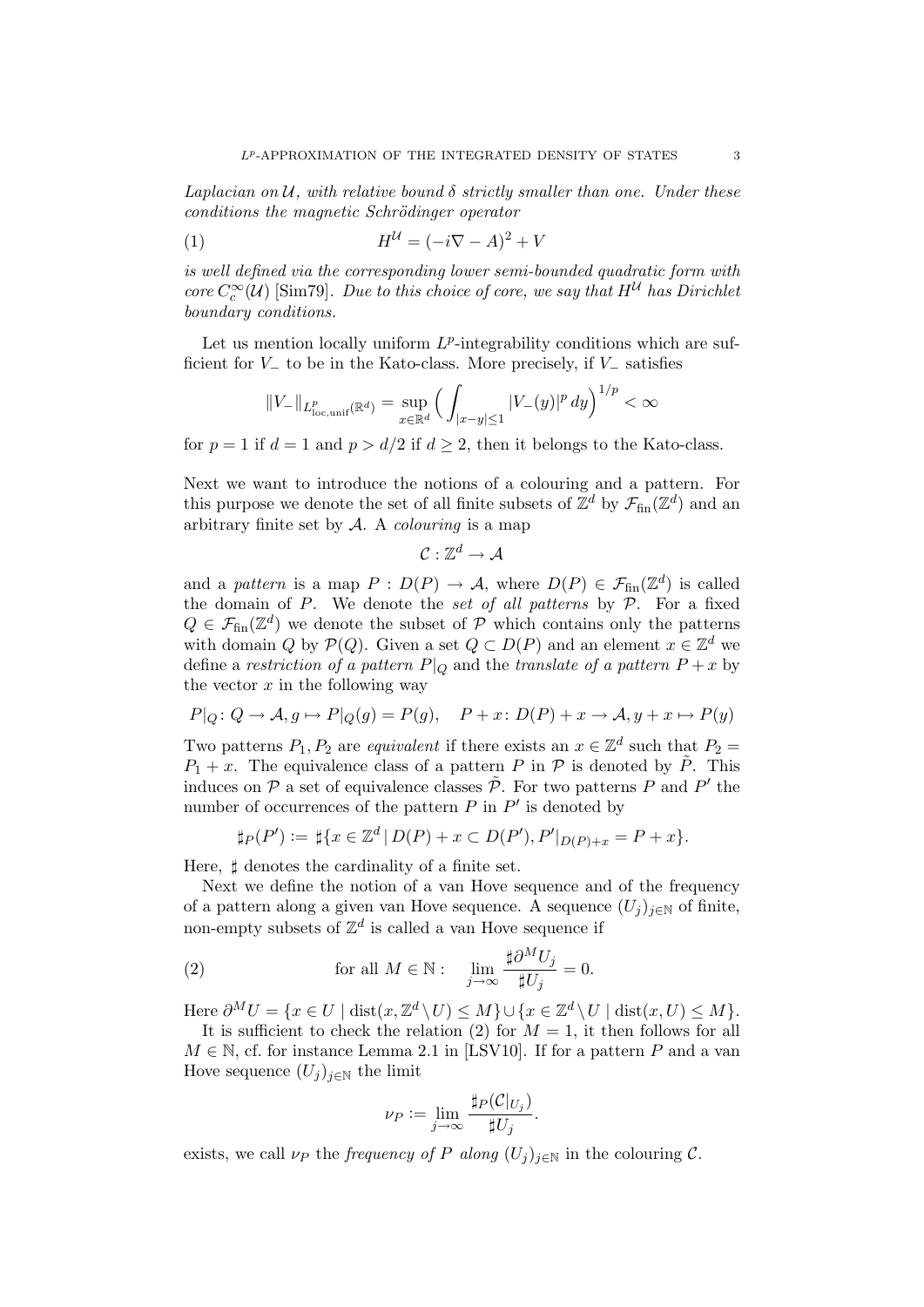In our setting A will be a finite collection of pairs  $(a, v)$  where a is a function  $\mathbb{R}^d \to \mathbb{R}^d$  such that all its components are in  $L^2$  and v is a function  $\mathbb{R}^d \to \mathbb{R}$ such that its positive part is in  $L^1$  and its negative part is in the Kato class, cf. Assumption 1. Moreover, both the support of a and of  $v$  are contained in

$$
W_0 := [0,1]^d.
$$

Given a colouring  $C: \mathbb{Z}^d \to \mathcal{A}$  we denote by  $\mathcal{C}_a$  its first and by  $\mathcal{C}_v$  its second component. To each colouring  $\mathcal C$  we associate an electromagnetic potential  $(A_{\mathcal{C}}, V_{\mathcal{C}}): \mathbb{R}^d \to \mathbb{R}^d \times \mathbb{R}$ 

$$
A_{\mathcal{C}}(x) := \sum_{k \in \mathbb{Z}^d} \mathcal{C}_a(k)(x - k), \quad V_{\mathcal{C}}(x) := \sum_{k \in \mathbb{Z}^d} \mathcal{C}_v(k)(x - k)
$$

and a Schrödinger operator

$$
H_{\mathcal{C}} := (-i\nabla - A_{\mathcal{C}})^2 + V_{\mathcal{C}}.
$$

Note that for any open subset  $\mathcal{U}$  of  $\mathbb{R}^d$  the restriction  $H_C^{\mathcal{U}}$  of  $H_C$  to  $\mathcal{U}$  with Dirichlet boundary conditions satisfies Assumption 1.

Now we want to define the IDS of  $H_{\mathcal{C}}$  and of finite restrictions thereof. For this purpose we need some more notation. In order to associate finite subsets of  $\mathbb{Z}^d$  with bounded subsets of  $\mathbb{R}^d$ , we define

$$
W \colon \mathcal{F}_{\text{fin}}(\mathbb{Z}^d) \to \mathcal{B}(\mathbb{R}^d), \quad Q \mapsto W_Q := \bigcup_{t \in Q} (W_0 + t)
$$

where we use the natural embedding  $\mathbb{Z}^d\subset\mathbb{R}^d$  and denote the Borel- $\sigma$ -algebra by  $\mathcal{B}$ . Furthermore, if  $\mathcal{U}$  is an open set in  $\mathbb{R}^d$ ,  $H^{\mathcal{U}}$  a Schrödinger operator defined on  $\mathcal U$  and  $Q \in \mathcal F_{\text{fin}}(\mathbb Z^d)$  such that  $\overset{\circ}{W_Q} \subset \mathcal U$  we define, by a slight but natural abuse of notation,

$$
H^Q := H^{\overset{\circ}{W_Q}},
$$

i.e. the restriction of  $H^{\mathcal{U}}$  to the interior of  $W_Q$  in the sense of quadratic forms as above.

Let us denote by  $\chi_{(-\infty,\lambda]}(H_c)$  and  $\chi_{(-\infty,\lambda]}(H_c^Q)$  $\begin{bmatrix} Q \\ C \end{bmatrix}$  the spectral families of  $H_{\mathcal{C}}$  and  $H_{\mathcal{C}}^{Q}$  $^Q_{\mathcal{C}}$ , respectively. The IDS of  $H^Q_{\mathcal{C}}$  $\mathcal{C}$  is the distribution function

$$
N(\lambda, Q) := \text{Tr} \big[ \chi_{(-\infty,\lambda]} \big( H_C^Q \big) \big],
$$

divided by the volume vol $W_Q = \sharp Q$ . Since Q is finite,  $H_C^Q$  $\mathcal{C}$  is an elliptic operator on a bounded domain and  $\chi_{(-\infty,\lambda]}(H_C^Q)$  $\begin{bmatrix} Q \\ C \end{bmatrix}$  is trace-class. However,  $\chi_{(-\infty,\lambda]}(H_{\mathcal{C}})$  is not, which is the reason why we need the existence theorem below, and why  $H_{\mathcal{C}}$  may display any interesting spectral features at all.

For  $M \in \mathbb{N}$  we denote by  $C_M \subset \mathbb{Z}^d$  the cube at the origin with side length  $M-1$ , i.e.

$$
C_M := \{ x \in \mathbb{Z}^d : 0 \le x_j \le M - 1, j = 1, \dots, d \}.
$$

Now we are prepared to state our main theorem: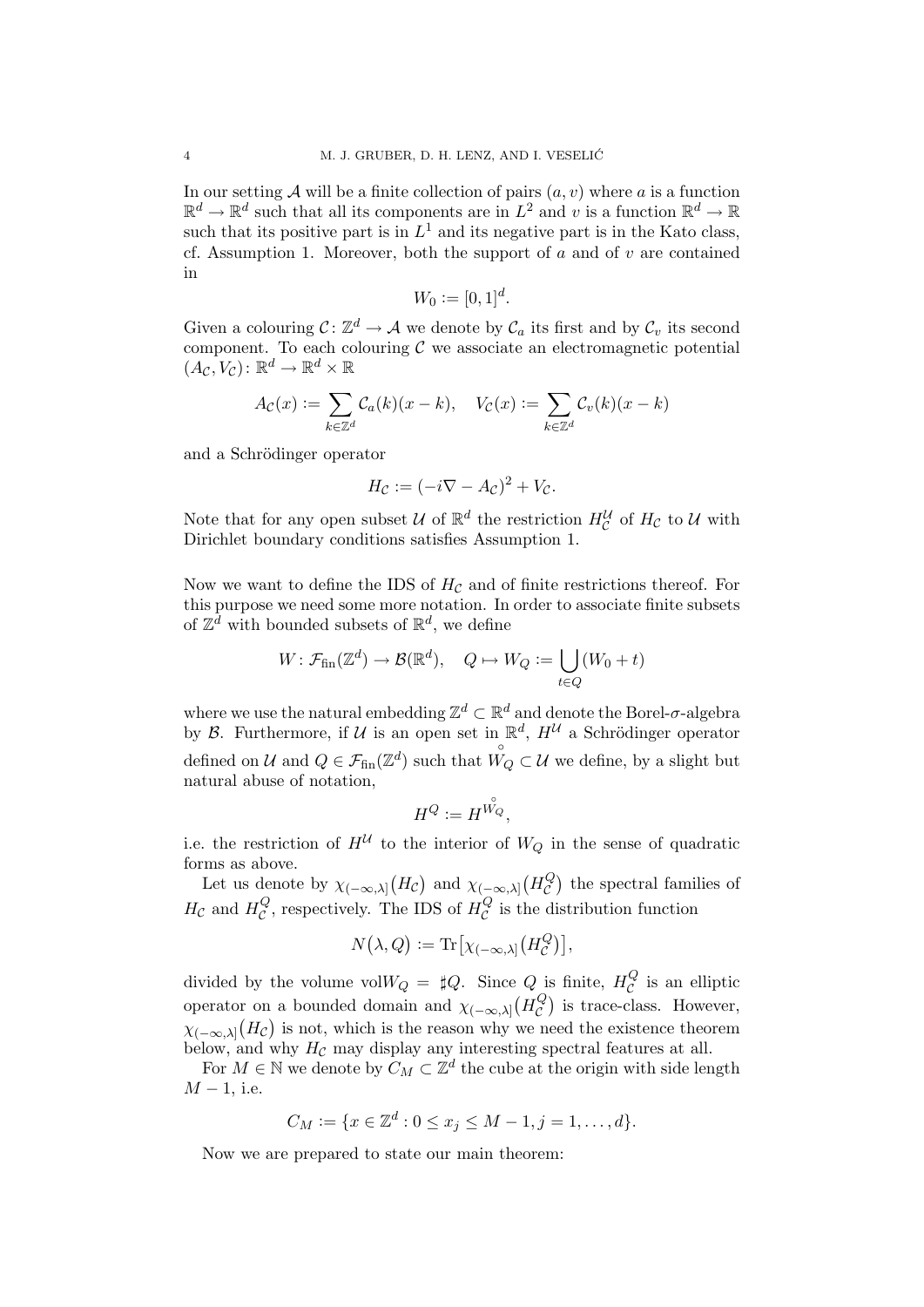**Theorem 2.** Let  $\mathcal{C}: \mathbb{Z}^d \to \mathcal{A}$  be a colouring,  $(U_j)_{j \in \mathbb{N}}$  a van Hove sequence such that for all patterns  $P \in \bigcup_{M \in \mathbb{N}} \mathcal{P}(C_M)$  the frequencies  $\nu_P$  exist. Let  $I \subset \mathbb{R}$  be a finite interval. Then there exists a function N belonging to all  $L^p(I)$  with  $1 \leq p < \infty$  and independent of the van Hove sequence such that for  $j \to \infty$  we have

(3) 
$$
\int_{I} \left| N(\lambda) - \frac{1}{\sharp U_{j}} N(\lambda, U_{j}) \right|^{p} d\lambda \to 0
$$

for any any  $p \in [1,\infty)$ . More precisely, for any  $M \in \mathbb{N}$  the above integral is bounded by

$$
\frac{C}{M} + \left(C(T+C)^{\frac{d}{2}} + c_{p,d}C^{\frac{1}{p}}\right) \frac{\sharp \partial^M U_j}{\sharp U_j} + \frac{C(T+C)^{\frac{d}{2}}}{C(T+C)^{\frac{d}{2}}}\sum_{P \in \mathcal{P}(C_M)} \left|\frac{\sharp P(C|_{U_j})}{\sharp U_j} - \nu_P\right|
$$

where  $T = \sup I$ . The dependencies of the constants appearing in the estimate are as follows:  $c_{p,d}$  depends only on the dimension d and the exponent p, and C depends only on d and on (the Kato norm of)  $V_{\mathcal{C},-}$ .

- **Remark 3.** Obviously, the theorem yields a function  $N \in L^p(\mathbb{R})$ such that on each finite interval  $I$  the above holds, and we may extend this to (upper) semibounded intervals since our operators are uniformly semibounded below.
	- In particular one may choose the van Hove sequence  $U_j := C_j$  or a similar family of expanding cubes (if the frequencies exist) so that one gets an explicit  $\frac{1}{j}$ -decay for the second term in the error estimate. A sequence of cubes is a common choice for defining the IDS.
	- In the random setting, introduced in Section 5, there is an alternative definition of the IDS (Pastur-Shubin formula) which coincides with N, as we show there.

#### 3. Bounds on the spectral shift function of facets

In this section we prove certain bounds on the spectral shift function (SSF) which are needed in Section 4. They concern the SSFs of two electromagnetic Schrödinger operators which differ by an (additional) Dirichlet boundary condition on a facet. This difference can be understood as a generalized (positive) compactly supported potential. Hence we can use results established in  $[HKN<sup>+</sup>06]$ , either verbatim or with slight modifications.

Recall that if  $V_-\$  is in the Kato class, then there exists some number  $\delta$ smaller than one such that  $V_-\$  is relatively  $\Delta$ -bounded with relative bound δ.

We quote Lemma 5 from  $[HKN^{+}06]$ :

**Lemma 4.** Let  $H^{\mathcal{U}}$  be a Schrödinger operator defined on the open set  $\mathcal{U} \subset$  $\mathbb{R}^d$  of finite volume which satisfies Assumption 1. Denote by  $E_n$  the  $n^{th}$ eigenvalue counted from below including multiplicity of  $H^{\mathcal{U}}$ . Then there exists a constant  $C_1$  such that

(4) 
$$
E_n \geq \frac{2\pi(1-\delta)d}{e} \left(\frac{n}{|\mathcal{U}|}\right)^{2/d} - C_1 \quad \text{for all } n \in \mathbb{N}.
$$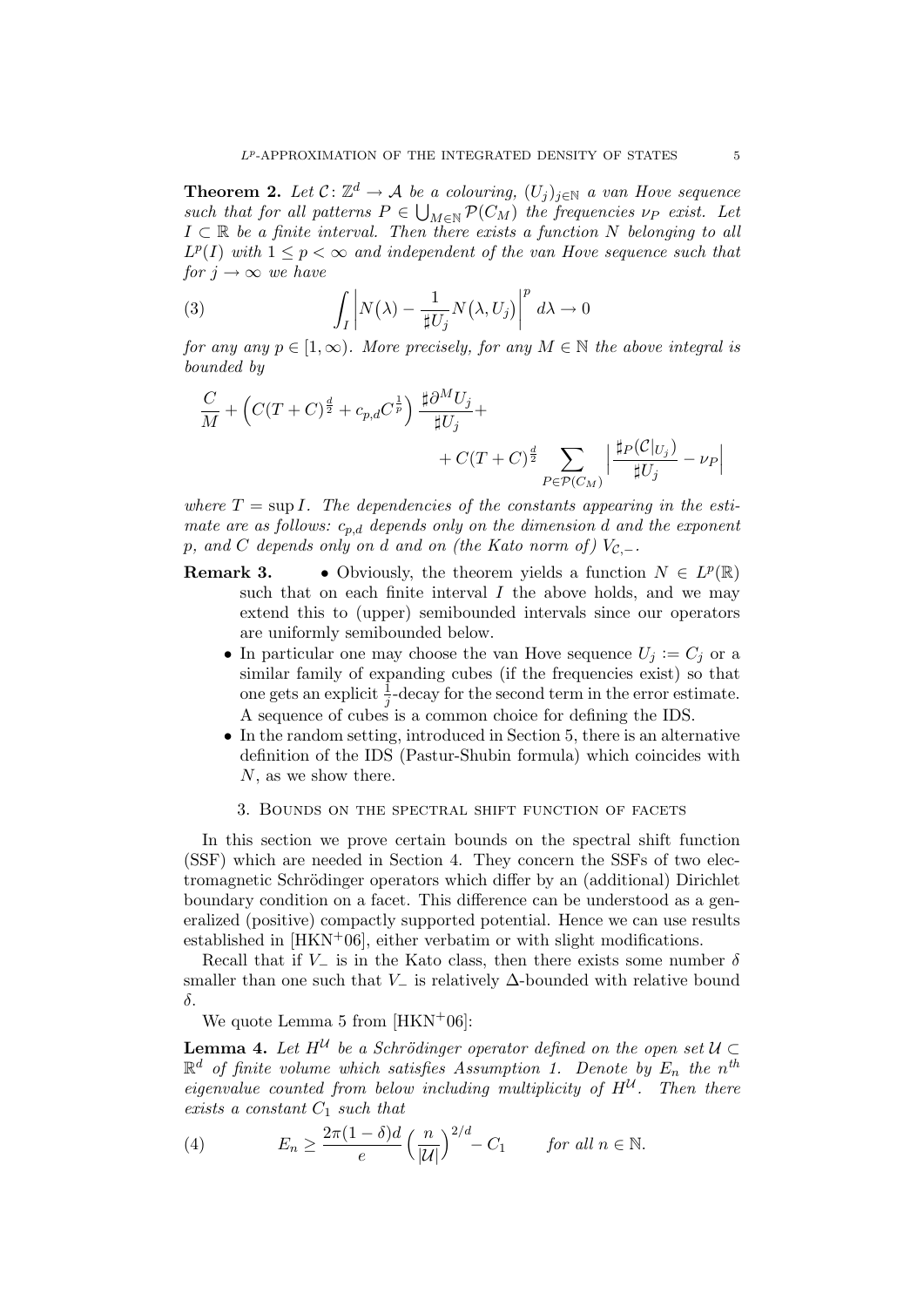The constant  $C_1$  depends on the Kato norm of  $V_-\$  only. Lemma 4 will be used in the proof of the next result, which is a slight modification of Theorem 1 in  $[HKN^{+}06]$ .

We will frequently use certain subsets of  $d-1$  dimensional hyperplanes in  $\mathbb{R}^d$ . They are unit squares in the hyperplanes. More formally we define:

**Definition 5.** A set  $S \subset \mathbb{R}^d$  is called *canonical facet* if there exists a  $j \in$  $\{1, \ldots, d\}$  such that

$$
S = \{(x_1, \ldots, x_d) \mid x_j = 0 \text{ and } x_i \in [0, 1] \text{ for } i \neq j\}.
$$

A set S is called a *facet* if there exists a canonical facet  $\tilde{S}$  and a vector  $x \in \mathbb{Z}^d$  such that

$$
S = x + \tilde{S} := \{ y \in \mathbb{R}^d \mid y - x \in \tilde{S} \}.
$$

Let U be an open subset of  $\mathbb{R}^d$ , S a facet as defined in Definition 5, and  $\mathcal{U} := \mathcal{U} \backslash S$ . Let  $H_1$  be a Schrödinger operator on  $\mathcal{U}$ , satisfying Assumption 1. Using quadratic forms we define  $H_2$  as the Dirichlet restriction of  $H_1$  to  $\mathcal{U}$ . Then the operators  $e^{-H_1}$ ,  $e^{-H_2}$ , and  $V_{\text{eff}} := e^{-H_2} - e^{-H_1}$  are well defined by the spectral calculus.

# **Theorem 6.** (a) The operator  $V_{\text{eff}}$  is compact.

(b) Denote by  $\mu_n$  the n<sup>th</sup> singular value of  $V_{\text{eff}}$  counted from above including multiplicity. Then there are finite positive constants c and  $C_2$  such that the singular values of the operator  $V_{\text{eff}}$  obey

(5) 
$$
\mu_n \leq C_2 e^{-cn^{1/d}}.
$$

The constant c may be chosen depending only on d, while  $C_2$  depends only on the Kato-class norm of  $V_-\$ .

*Proof.* To prove part (a), i. e. that the operator  $V_{\text{eff}}$  is compact, it is sufficient to find a family  $A_R$ ,  $R > 0$  of compact operators such that the operator norm of the difference  $D_R := V_{\text{eff}} - A_R$  tends to zero as  $R \to \infty$ . Indeed, such an operator family will be constructed in the proof of the quantitative statement (b). The operators in the family will be even trace-class.

The proof of (b) is almost the same as the one of Theorem 1 in  $[HKN+06]$ . We use the same notation as there and explain only the step in the proof which is slightly different in the present setting. Let  $B := B_R \subset \mathbb{R}^d$  be an open ball of radius  $R > 0$  containing the facet S in its interior, and  $S<sup>c</sup>$  the complement of S.

Denote by  $H_1^B$  the Dirichlet restriction of  $H_1$  to the set  $\mathcal{U} \cap B$  and by  $H_2^B$ the Dirichlet restriction of  $H_2$  to the set  $\tilde{\mathcal{U}} \cap B$ . Set

$$
D = V_{\text{eff}} - (e^{-H_2^B} - e^{-H_1^B}).
$$

Let  $\mathbf{E}_x$  and  $\mathbf{P}_x$  denote expectation and probability for Brownian motion,  $b_t$ , starting at x. For any open set  $U \subset \mathbb{R}^d$  denote by  $\tau_U = \inf\{t > 0 \mid b_t \notin U\}$ the first exit time from  $U$ . We use the Feynman-Kac-Itô formula to express  $e^{-H_1}f$  for  $f \in C_c(\mathcal{U})$  as

$$
e^{-H_1}f(x) = \mathbf{E}_x \left[ e^{-iS_A^1(b)} e^{-\int_0^1 V(b_s)ds} \chi_{\{\tau_{\mathcal{U}}>1\}}(b) f(b_1) \right]
$$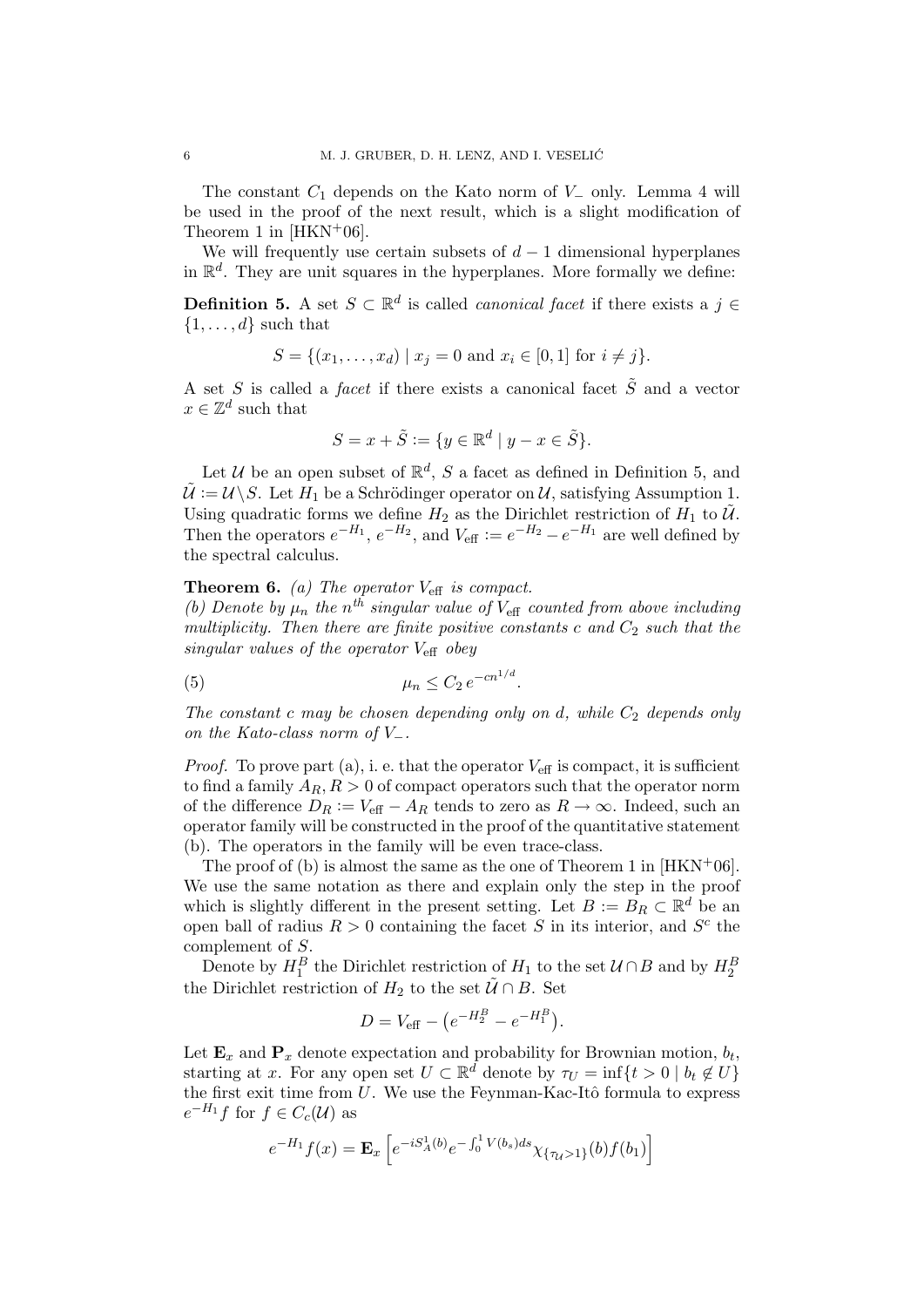where  $S_A^t$  is a real valued stochastic process (Itô integral) corresponding to the magnetic vector potential  $A$  of the Schrödinger operator; this representation holds for more general  $f$  [Sim79] but a dense set suffices for our purposes. Analogous representations hold for the operators  $e^{-H_2}$ ,  $e^{-H_1^B}$ , and  $e^{-H_2^B}$  if one replaces the condition  $\chi_{\{\tau_{\mathcal{U}}>1\}}$  by

$$
\chi_{\{\tau_{\tilde{U}}>1\}}, \chi_{\{\tau_{\mathcal{U}\cap B}>1\}}, \text{ and } \chi_{\{\tau_{\tilde{U}\cap B}>1\}}, \text{ respectively.}
$$

Since the operator  $D$  can be expressed in terms of four different exponentials it follows that

$$
(Df)(x) = \mathbf{E}_x \left[ \rho(b) \, e^{-iS_A^1(b)} e^{-\int_0^1 V(b_s) ds} f(b_1) \right]
$$

where

$$
\rho = \chi_{\{\tau_{\mathcal{U}}>1\}} - \chi_{\{\tau_{\mathcal{U}}>1\}} - \chi_{\{\tau_{\mathcal{U}\cap B}>1\}} + \chi_{\{\tau_{\mathcal{U}\cap B}>1\}}.
$$

A simple transformation (using  $\chi_{\{\tau_{\mathcal{U}}>1\}} - \chi_{\{\tau_{\mathcal{U}}>1\}} = \chi_{\{\tau_{\mathcal{U}}>1\}}(1 - \chi_{\{\tau_{\mathcal{U}}>1\}})$  $\chi_{\{\tau_{12} > 1\}} \chi_{\{\tau_{25} < 1\}} = \chi_{\{\tau_{14} > 1\}} \chi_{\{\tau_{5c} < 1\}}$  etc.) shows that

$$
\rho=\chi_{\{\tau_{\mathcal U}>1\}}\,\chi_{\{\tau_{S^c}\leq 1\}}\,\chi_{\{\tau_B\leq 1\}}.
$$

We abbreviate  $\mathcal{B} := \{ \tau_{S^c} \leq 1 \} \cap \{ \tau_B \leq 1 \}.$  The Hölder inequality implies that

$$
|Df|(x) \leq \left(\mathbf{E}_x\big[\chi_{\{\tau_{\mathcal{U}}>1\}}e^{-4\int_0^1 V(b_s)ds}\big]\right)^{1/4}\left(\mathbf{E}_x\big[\chi_{\mathcal{B}}(b)\big]\right)^{1/4}\left(\mathbf{E}_x\big[|f(b_1)|^2\big]\right)^{1/2}.
$$

At this point we make the dependence of the operator D on the radius of the ball  $B = B_R$  explicit and denote it consequently by  $D_R$ . From this point on we can follow exactly the proof of Theorem 1 in  $[HKN<sup>+</sup>06]$  to conclude that

$$
||D_R|| \le \text{const } \exp\left(\frac{-R^2}{32}\right)
$$

With the choice  $R = R_n = n^{1/2d}$  the desired estimate (5) follows.

The next Lemma is an abstraction of the proof of Theorem 2 in  $[HKN^+06]$ . which in turn relies on [HS02]. The abstract formulation may be of use also in other contexts.

Let  $A, B$  be two selfadjoint operators such that  $V_{\text{eff}} = e^{-B} - e^{-A}$  is trace class. This implies that the sequence  $\mu = {\mu_n}_{n \in \mathbb{N}}$  of singular values of  $V_{\text{eff}}$ (enumerated in decreasing order including multiplicity) converges to zero. Let  $F: [0, \infty) \to [0, \infty)$  be a convex function with  $F(0) = 0$ . In particular, F is isotone because for  $x \in [0, \infty), \alpha \in [0, 1]$  convexity gives  $F(\alpha x) =$  $F(\alpha x + (1 - \alpha)0) \leq \alpha F(x) + (1 - \alpha)F(0) = \alpha F(x)$  which, since  $F(x) \geq 0$ , implies  $F(\alpha x) \leq F(x)$ . Set  $\phi(n) = F(n) - F(n-1)$  for  $n \in \mathbb{N}, n \geq 2$ .

**Lemma 7.** (a) Let  $F$  be as above. Then

(6) 
$$
\int_{-\infty}^{T} F(|\xi(\lambda, B, A)|) d\lambda \leq e^{T} \langle \phi, \mu \rangle_{\ell^{2}(\mathbb{N})}
$$

(b) Let  $h: \mathbb{R} \to \mathbb{R}$  be a bounded measurable function with support in  $(-\infty, T]$ . Then

(7) 
$$
\int_{\mathbb{R}} h(\lambda) \xi(\lambda, B, A) d\lambda \leq e^T \langle \phi, \mu \rangle_{\ell^2(\mathbb{N})} + \int_{-\infty}^T G(|h(\lambda)|) d\lambda
$$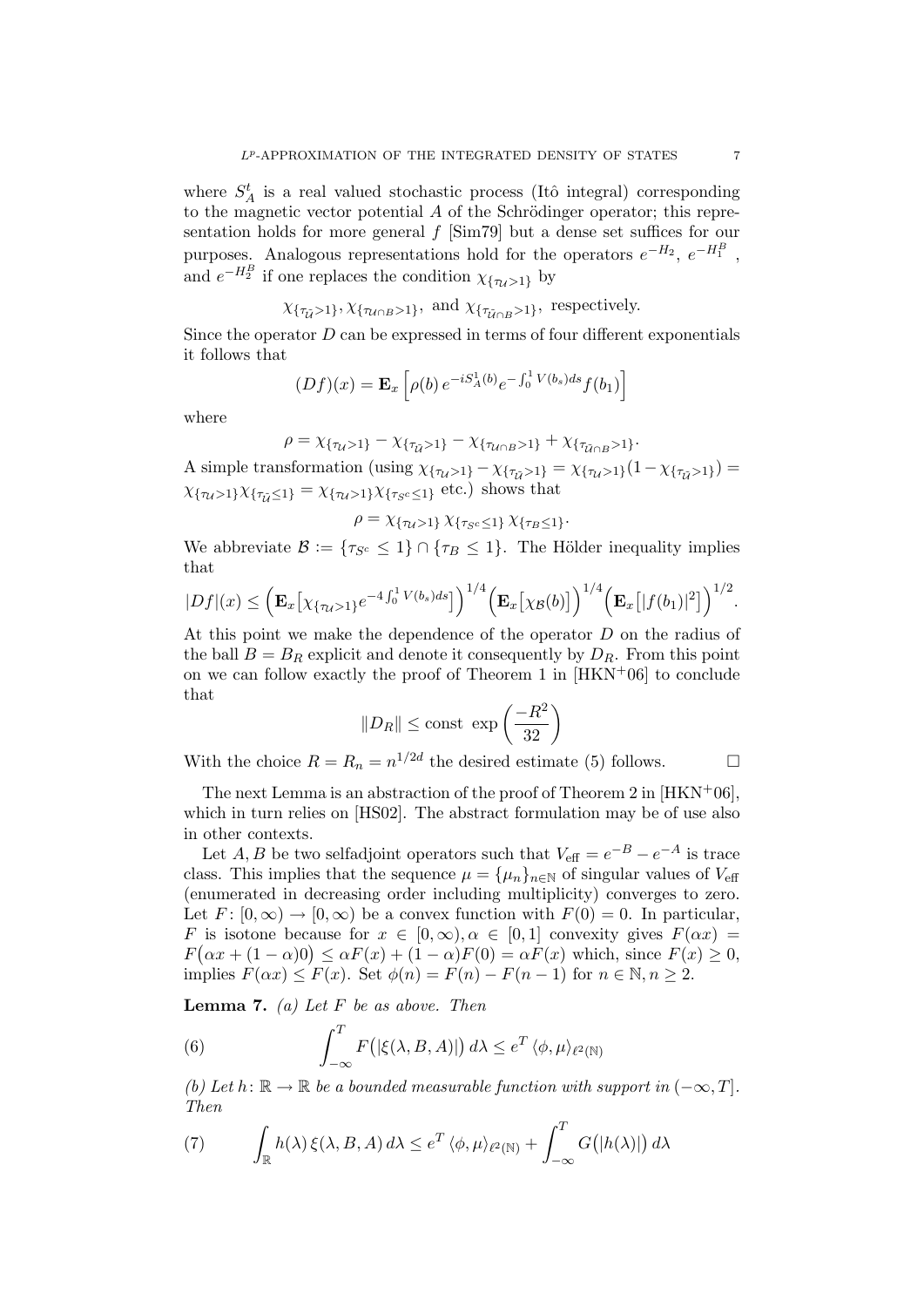where G denotes the Legendre transform of F, i.e.  $G(y) = \sup\{xy - F(x) \mid$  $x \geq 0$  for  $y \geq 0$ .

Of course the usefulness of the Lemma depends heavily on a priori information about the decay of the sequence  $\mu$ . However, for the choice of operators  $A = H_1$  and  $B = H_2$  we do know that the singular values decay at an almost exponential rate.

Remark 8. Depending on how many additional properties we assume for the function  $F$ , we obtain correspondingly more information about its Legendre transform G. This will be discussed next.

- (1) The following properties hold under no additional assumptions on F:  $G(0) = 0$ , G is convex (because  $xy - F(x)$  is convex in y) and  $G(y) \geq 0$  for all y.
- (2) If  $\lim_{x \to \infty} \frac{F(x)}{x} = \infty$  then G takes on finite values only (and vice versa).
- (3) If F is twice differentiable,  $f := F' > 0$  and  $F'' > 0$  on  $[0, \infty)$ , then

$$
G(y) = \begin{cases} 0 & \text{if } y \le f(0), \\ yf^{-1}(y) - F(f^{-1}(y)) & \text{if } y > f(0). \end{cases}
$$

Here  $f^{-1}$  denotes the inverse of the function f. Consequently,

$$
\int_{-\infty}^{T} G\big(|h(\lambda)|\big) d\lambda = \int_{\{\lambda \leq T : |h(\lambda)| > f(0)\}} \big(|h(\lambda)|f^{-1}(|h(\lambda)|) - F(f^{-1}(|h(\lambda)|))\big) d\lambda.
$$

(4) If there exist a positive constant C and an exponent  $p > 1$  such that  $\mu_n \leq Cn^{-p}$ , then one can choose the function F as  $F(x) = x^{q+1}$ , where q is any number smaller than  $p-1$ . Indeed, for this choice of F we have  $\phi(n) \leq (q+1)n^q$ . Thus

$$
\sum_{n} \mu_n \phi(n) \le (q+1)C \sum_{n} n^{-p} n^q < \infty.
$$

Note that in this case  $G(y) = q \left(\frac{y}{q+1}\right)^{\frac{q+1}{q}}$ .

(5) If there exist positive constants c, C and p such that  $\mu_n \leq Ce^{-cn^p}$ for all  $n \in \mathbb{N}$ , then for each value of  $t < c$ , the choice

$$
F(x) = \int_0^x \left( e^{ty^p} - 1 \right) dy
$$

gives a finite right hand side in (6). Indeed,  $\phi(n) = \int_{n-1}^{n} (e^{ty^p} -$ 1)  $dy \leq e^{tn^p}$  and thus

$$
\langle \phi, \mu \rangle_{\ell^2(\mathbb{N})} \leq C \sum_n e^{-cn^p} e^{tn^p} < \infty.
$$

The Legendre transform for such a choice of  $F$  satisfies

$$
G(y) \le y f^{-1}(y) = \left(\frac{\log(1+y)}{t}\right)^{1/p} \text{ for all } y \ge 0.
$$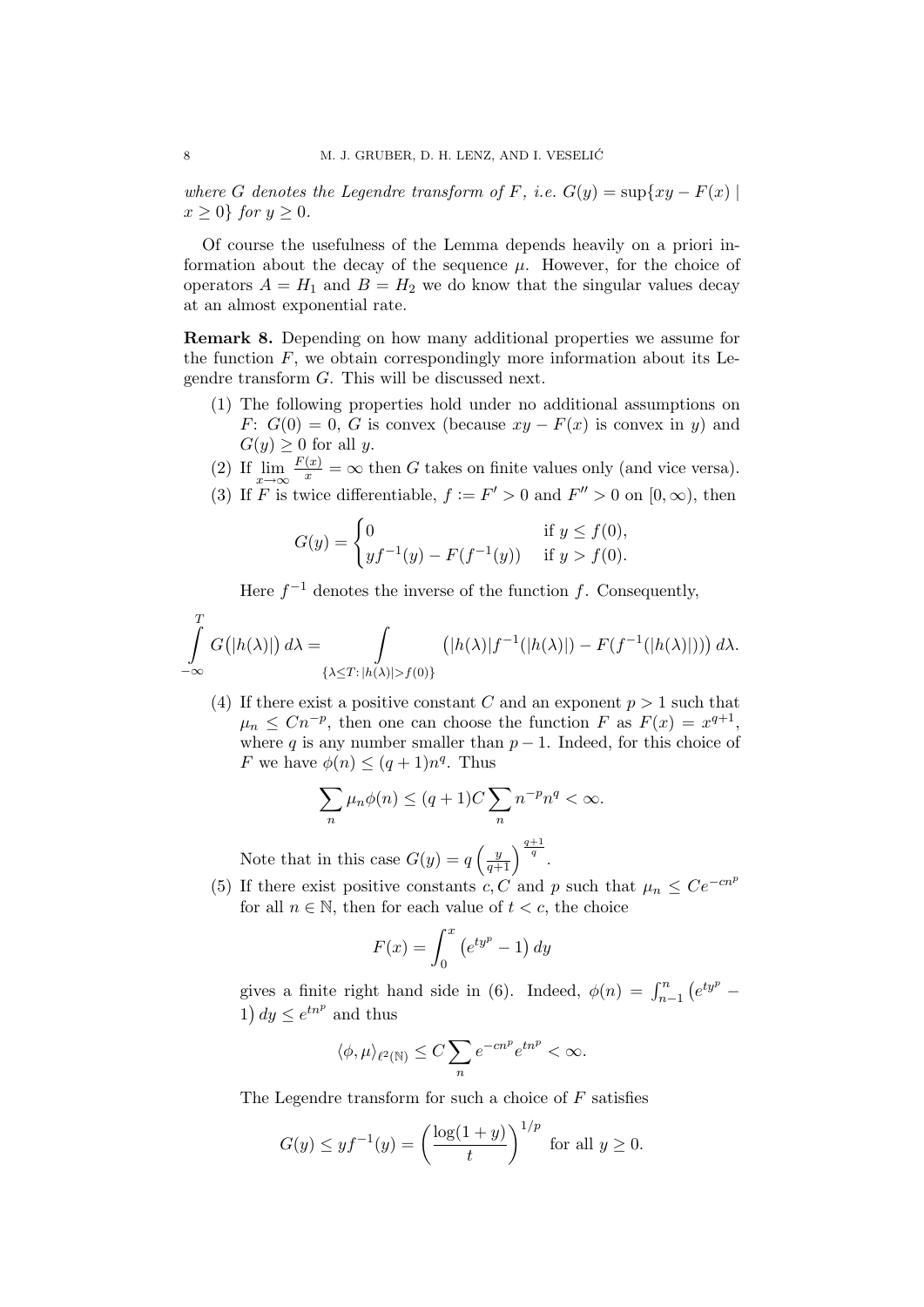Thus in this specific case inequality (7) reads

(8) 
$$
\int_{\mathbb{R}} h(\lambda) \xi(\lambda, B, A) d\lambda \le e^T C \sum_{n \in \mathbb{N}} e^{-(c-t)n^p} + \int |h(\lambda)| \left(\frac{\log(1+|h(\lambda)|)}{t}\right)^{1/p} d\lambda
$$

which recovers the result of  $[HKN<sup>+</sup>06]$ .

Now we prove Lemma 7.

*Proof.* Since  $V_{\text{eff}}$  is trace class but not necessarily the operator difference  $A - B$ , the SSF is defined via the invariance principle

$$
\int_{-\infty}^{T} F(|\xi(\lambda, B, A)|) d\lambda = \int_{-\infty}^{T} F(|\xi(e^{-\lambda}, e^{-B}, e^{-A})|) d\lambda.
$$

Now a change of variables gives us

$$
\int_{-\infty}^{T} F(|\xi(e^{-\lambda}, e^{-B}, e^{-A})|) d\lambda \le e^{T} \int_{e^{-T}}^{\infty} F(|\xi(s, e^{-B}, e^{-A})|) ds.
$$

To the last expression we can apply the estimate of [HS02] and bound it above by

$$
\int_{e^{-T}}^{\infty} F(|\xi(s, e^{-B}, e^{-A})|) ds \leq \sum_{n \in \mathbb{N}} \mu_n(V_{\text{eff}}) \phi(n).
$$

This establishes claim (a). To prove (b), we note that by the very definition of the Legendre transform, the Young inequality

$$
|h \cdot \xi| \le F(|\xi|) + G(|h|).
$$

holds. Integrating over  $\lambda$  we obtain

$$
\int h(\lambda)\xi(\lambda) d\lambda \le \int_{-\infty}^T F(|\xi(\lambda, B, A)|) d\lambda + \int G(|h(\lambda)|) d\lambda.
$$

Together with (a) this completes the proof.

$$
\Box
$$

#### 4. Almost additivity for the eigenvalue counting functions

In this section we prove Theorem 2. For this aim we will apply a Banach space-valued ergodic theorem obtained in [LMV08]. Actually, for our purposes it will be convenient to quote a slightly streamlined version of this result from [LSV10]. To spell it out we need to introduce the notion of a boundary term and the properties of almost additivity and invariance.

**Definition 9.** A function  $b: \mathcal{F}_{fin}(\mathbb{Z}^d) \to [0, \infty)$  is called a *boundary term* if the following three properties hold:

- (i)  $b(Q) = b(Q + x)$  for all  $x \in \mathbb{Z}^d$  and all  $Q \in \mathcal{F}_{fin}(\mathbb{Z}^d)$ ,
- (ii)  $\lim_{j\to\infty}$  $b(U_j)$  $\frac{(U_j)}{\sharp U_j} = 0$  for any van Hove sequence  $(U_j)_{j \in \mathbb{N}}$  and
- (iii) there exists a constant  $D \in (0, \infty)$  such that

$$
b(Q) \le D \sharp Q
$$
 for all  $Q \in \mathcal{F}_{fin}(\mathbb{Z}^d)$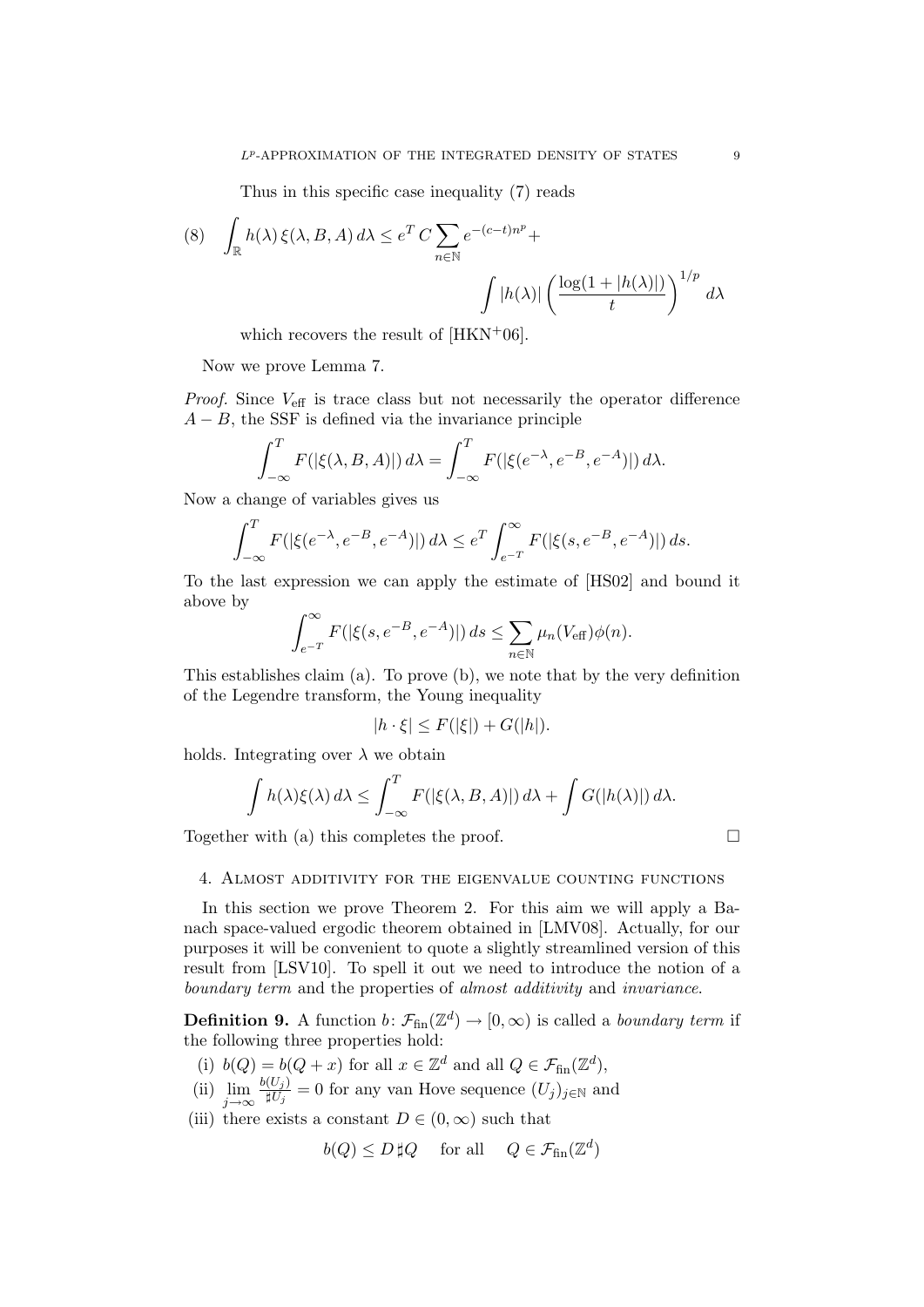**Definition 10.** Let  $(X, \| \cdot \|)$  be a Banach space and  $F$  a function  $\mathcal{F}_\textrm{fin}(\mathbb{Z}^d) \to$  $X$ .

(a) The function  $F$  is said to be *almost-additive* if there exists a boundary term b such that

$$
||F(\cup_{k=1}^{m} Q_k) - \sum_{k=1}^{m} F(Q_k)|| \leq \sum_{k=1}^{m} b(Q_k)
$$

for all  $m \in \mathbb{N}$  and all pairwise disjoint sets  $Q_k \in \mathcal{F}_{fin}(\mathbb{Z}^d)$ ,  $k = 1, \ldots, m$ .

(b) Let  $\mathcal{C}: \mathbb{Z}^d \longrightarrow \mathcal{A}$  be a colouring. The function F is said to be C-invariant if

$$
F(Q) = F(Q + x)
$$

whenever  $x \in \mathbb{Z}^d$  and  $Q \in \mathcal{F}_{fin}(\mathbb{Z}^d)$  obey  $\mathcal{C}|_Q + x = \mathcal{C}|_{Q+x}$ .

In this case there exists a function  $\tilde{F}$  defined on the (classes of) patterns such that  $\widetilde{F}(P) = F(Q)$  if  $\mathcal{C}|_Q = P$ .

If  $F: \mathcal{F}_{fin}(\mathbb{Z}^d) \to X$  is almost additive and invariant there exists a  $K \in$  $(0, \infty)$  such that

(9) 
$$
||F(Q)|| \leq K \, \sharp Q \qquad \text{for all } Q \in \mathcal{F}_{\text{fin}}(\mathbb{Z}^d).
$$

Now we are in the position to quote the Banach space valued ergodic theorem from [LMV08], see [LSV10, §5.1] as well.

**Theorem 11.** Let A be a finite set of colours,  $C: \mathbb{Z}^d \to \mathcal{A}$  a colouring and  $(U_i)$  a van Hove sequence along which the frequencies of all patterns  $P \in \bigcup_{M \in \mathbb{N}} \mathcal{P}(C_M)$  exist. Let  $F : \mathcal{F}(\mathbb{Z}^d) \to X$  be a C-invariant and almostadditive function. Then the limit

$$
\overline{F} := \lim_{j \to \infty} \frac{F(U_j)}{\sharp U_j} = \lim_{M \to \infty} \sum_{P \in \mathcal{P}(C_M)} \nu_P \frac{F(P)}{\sharp C_M}.
$$

exists in X. Furthermore, for  $j, M \in \mathbb{N}$  the bound (10)

$$
\left\|\overline{F} - \frac{F(U_j)}{\sharp U_j}\right\| \le 2\frac{b(C_M)}{M^d} + (K+D)\frac{\sharp \partial^M U_j}{\sharp U_j} + K \sum_{P \in \mathcal{P}(C_M)} \left|\frac{\sharp_P(\mathcal{C}|_{U_j})}{\sharp U_j} - \nu_P\right|.
$$

holds.

We want to apply the ergodic theorem to the eigenvalue counting functions of Schrödinger operators, considered as elements of  $X := L^p(I)$  for a fixed finite interval  $I \subset \mathbb{R}$  and  $p \in [1, \infty)$ .

More precisely, we study the function

$$
F: \mathcal{F}_{\text{fin}}(\mathbb{Z}^d) \to L^p(I), \quad Q \mapsto N(\cdot, H^Q)
$$

with  $N(\lambda, H^Q) := \text{Tr}\chi_{(-\infty,\lambda]}(H^Q)$  for  $\lambda \in \mathbb{R}$ . Note that this notation is slightly different from the one used in Theorem 2. The reason is that in the proofs we use a more general class of operators than which was necessary to formulate the main result and thus need a bit more flexibility. To conclude Theorem 2 we need to show that  $F$  fulfils the hypotheses of Theorem 11. This is done in the following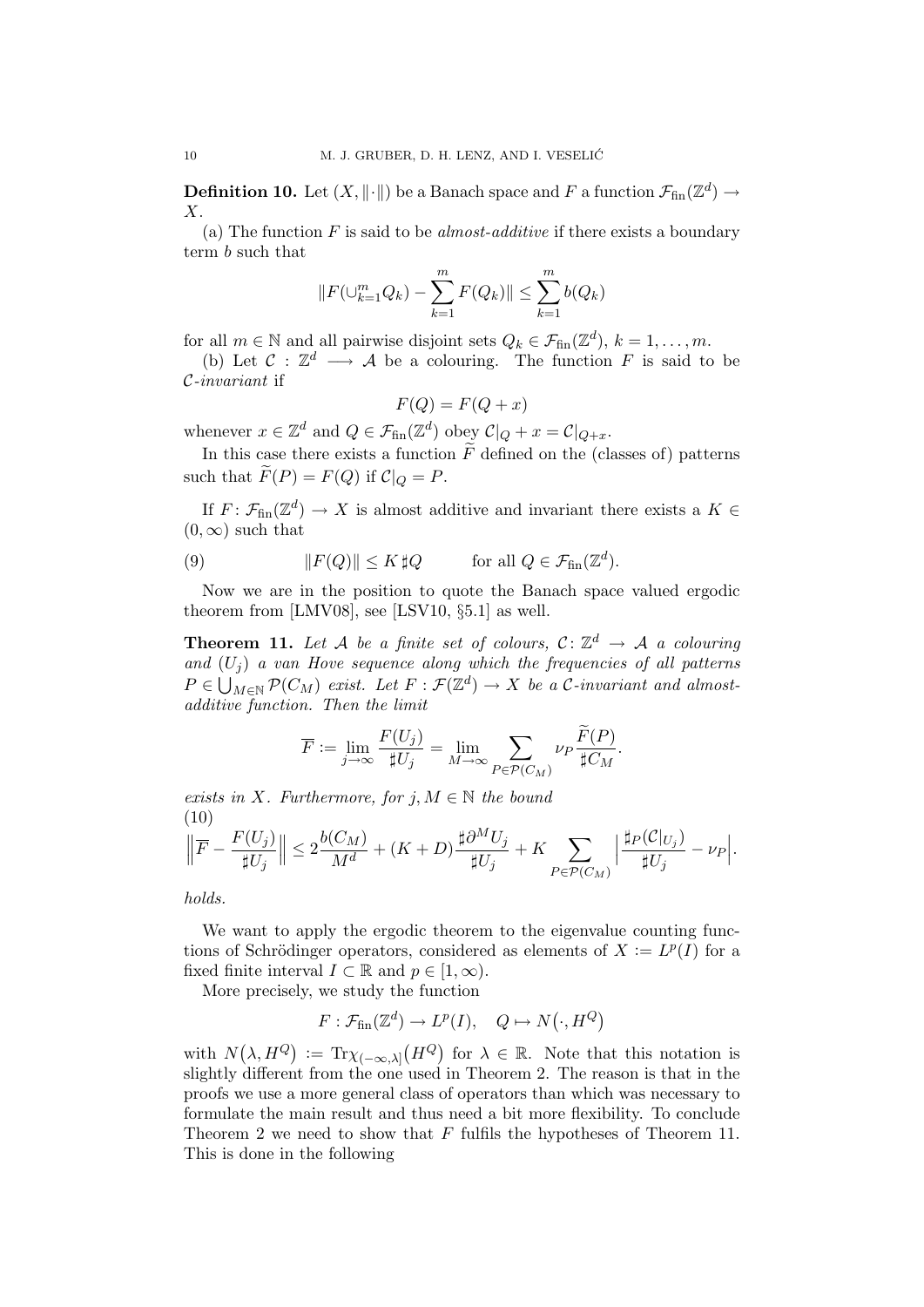**Lemma 12.** The function  $F : \mathcal{F}_{fin}(\mathbb{Z}^d) \to L^p(I)$  is invariant and almostadditive.

*Proof.* Note that H is a local operator, thus  $H^{\mathcal{U}}$  depends only on  $A|_{\mathcal{U}}$  and  $V|_{\mathcal{U}}$ , for any open  $\mathcal{U} \subset \mathbb{R}^d$ . The translation operator  $T_y f(x) = f(x - y)$ is unitary for any  $y \in \mathbb{R}^d$ . Thus the spectrum of H, resp.  $H^{\mathcal{U}}$ , is invariant under conjugation by  $T_y$ . It follows that the function F is C-invariant.

To prove almost-additivity, let  $Q = \bigcup_{k=1}^{m} Q_k$  with pairwise disjoint  $Q_k \in$  $\mathcal{F}_{\text{fin}}(\mathbb{Z}^d), k = 1, \ldots, m$ . We need to compare  $F(Q)$  to  $\sum_{k=1}^m F(Q_k)$ . Note that  $W_Q = \bigcup_{k=1}^m W_{Q_k}$  but the  $W_{Q_k}$  need not be pairwise disjoint because their boundaries can touch. There are two extreme cases:

- (1) All  $W_{Q_k}$  are pairwise disjoint. Then  $\mathring{W}_Q = \bigcup_{k=1}^m$  $\overset{\circ}{W_{Q_k}}$ , and consequently  $H^Q = \bigoplus_{k=1}^m H^{Q_k}$  and  $F(Q) = \sum_{k=1}^m F(Q_k)$ .
- (2) No  $W_{Q_k}$  is disjoint from all others. Since  $\partial W_{Q_k}$  consists of at most  $2d \sharp \partial Q_k$  facets (where  $\partial Q_k$  denotes the combinatorial boundary of  $Q_k \subset \mathbb{Z}^d$ ) the sets  $\overset{\circ}{W_Q}$  and  $\bigcup_{k=1}^m$  $\stackrel{\circ}{W_{Q_k}}$  differ by at most  $2d \sum_{k=1}^{m} \sharp \partial Q_k$  facets.

In fact, the latter case gives an upper bound for the general case (where the "isolated"  $Q_k$  simply do not contribute), and we can drop the factor 2 because touching facets need to be counted once only (they are counted twice in the sum).

So, let  $M \leq d \sum_{k=1}^m \sharp \partial Q_k$  be the number of facets by which  $\overset{\circ}{W}_Q$  and  $\bigcup_{k=1}^m$  $\overrightarrow{W}_{Q_k}$  differ and enumerate them arbitrarily as  $S_1, \ldots, S_M$ . Set  $H_0 :=$  $H^Q$  and

$$
H_j := H^{U_j} \text{ where } U_j := W_Q \setminus \bigcup_{i=1}^j S_i
$$

for  $j = 1, ..., M$ . Clearly,  $H_M = \bigoplus_{k=1}^m H^{Q_k}$  and  $N(\cdot, H_M) = \sum_{k=1}^m F(Q_k)$ . This relation allows us to write the difference that we want to estimate as a sum of SSFs:

$$
F(Q) - \sum_{k=1}^{m} F(Q_k) = \sum_{j=1}^{M} (N(\cdot, H_{j-1}) - N(\cdot, H_j))
$$
  
= 
$$
\sum_{j=1}^{M} \xi(\cdot, H_{j-1}, H_j)
$$

 $H_{j-1}$  and  $H_j$  differ exactly by a Dirichlet condition at one facet  $S_j$  so that Theorem 6 applies and gives the estimate  $\mu_n \leq Ce^{-cn^{1/d}}$  for the singular values. Now we can apply Lemma 7 with  $T := \sup I$ ,  $A := H_j$ ,  $B := H_{j-1}$ and  $F(x) := x^p$ . Then inequality (6) reads

(11) 
$$
\int_{I} |\xi(\cdot, H_{j-1}, H_j)|^p \le e^T \sum_{n} C_2 p n^{p-1} e^{-cn^{1/d}} =: \tilde{C}^p
$$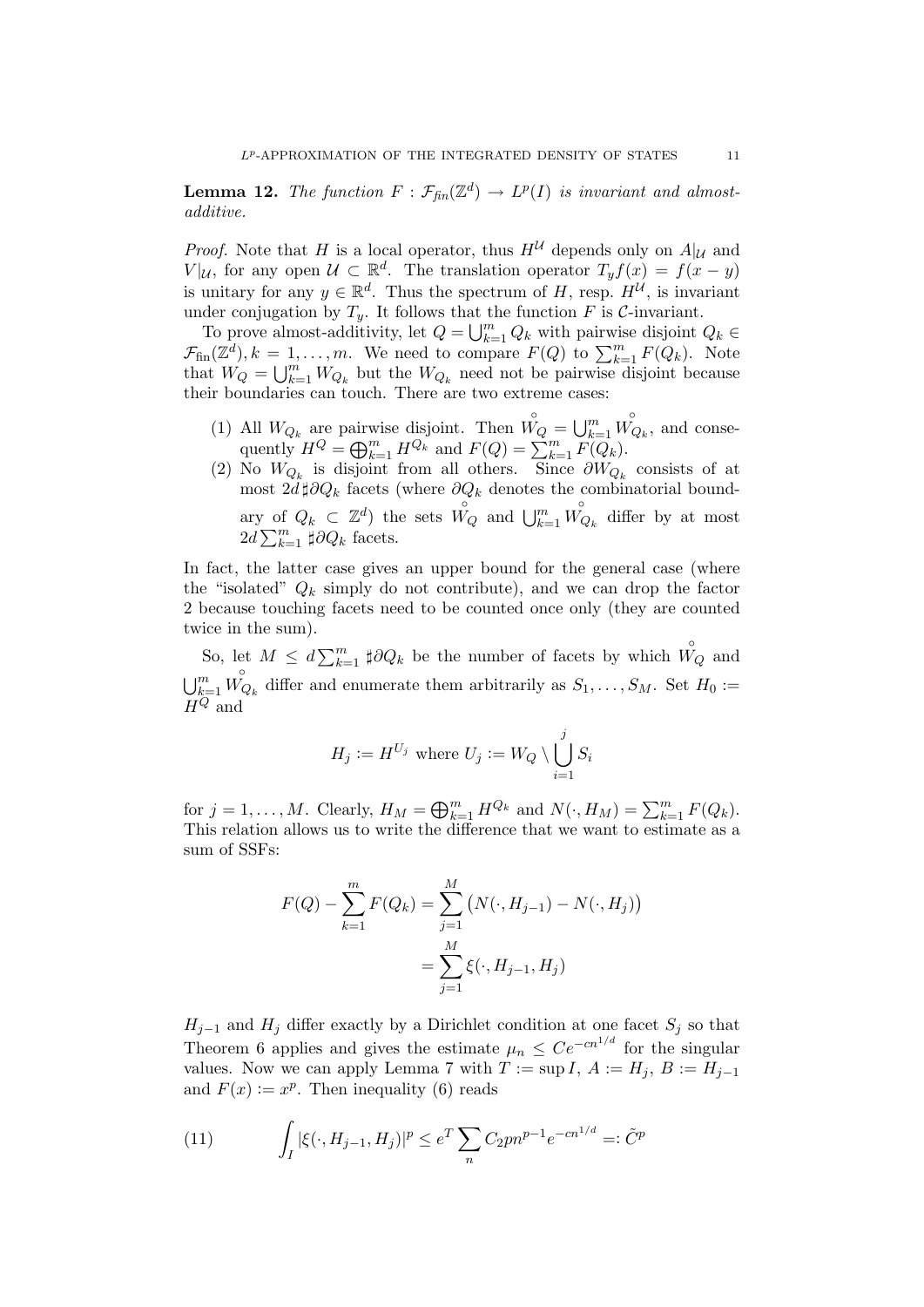with a constant  $\tilde{C}$  which is independent of j. The triangle inequality thus gives

$$
\left\| F(Q) - \sum_{k=1}^{m} F(Q_k) \right\|_{L^p(I)} \leq M\tilde{C} \leq d\tilde{C} \sum_{k=1}^{m} \sharp \partial Q_k
$$

$$
=:\sum_{k=1}^{m} b(Q_k).
$$

The function  $b: \mathcal{F}_{fin}(\mathbb{Z}^d) \to \mathbb{R}, Q \mapsto d\tilde{C} \sharp \partial Q$  satisfies the three conditions required for a boundary term.

Proof of Theorem 2. Given the previous Lemma, we can apply the abstract ergodic theorem to our counting functions associated to finite subsets Q. In order to check the form of the error estimate, we note that the constant  $C$ in equation (11) satisfies

$$
\tilde{C}^p = C_2 e^T \text{ const}(p, d)
$$

with  $C_2$  being the constant from Theorem 6 depending on the Kato-norm of  $V_{\mathcal{C}}$ <sub>−</sub>. Also,

$$
b(Q) = d\tilde{C} \,\sharp \partial Q
$$

so that the bound  $D$  on  $b$  in the general abstract ergodic theorem can be taken to be  $d\tilde{C}$ . It follows that  $\frac{2b(C_M)}{M^d} \leq 4d^2\tilde{C}/M$ .

Finally, the uniform lower estimate on the eigenvalues established in Lemma 4 gives a uniform upper estimate on the number of eigenvalues in  $(-\infty, T]$ , namely

$$
(T+C_1)^{d/2}\left(\frac{e}{2\pi(1-\delta)}d\right)^{d/2}|\mathcal{U}|.
$$

Hence we can take

$$
K = C_3 (T + C_1)^{\frac{d}{2}}
$$

as the uniform bound on the function  $F$  in the abstract ergodic theorem. Here the constants  $C_1, C_2, C_3$  depend only on d and the Kato norm of  $V_{\mathcal{C}, -}$ .  $\Box$ 

#### 5. Application to random operators

In order to apply our results to random operators we quote the necessary random versions of the definition and main theorem from [GLV08]: Let  $(\Omega, \mathbb{P})$  be a probability space such that  $\mathbb{Z}^d$  acts ergodically on  $(\Omega, \mathbb{P})$ . We denote the  $\mathbb{Z}^d$ -action on  $\Omega$  by  $x: \omega \mapsto \omega - x$ . A random A-colouring is a map

$$
\mathcal{C}: \Omega \longrightarrow \bigotimes_{\mathbb{Z}^d} \mathcal{A} \quad \text{with} \quad \mathcal{C}(\omega - y)_{x-y} = \mathcal{C}(\omega)_x
$$

for all  $x, y \in \mathbb{Z}^d$ . Note that for each fixed  $\omega$  we obtain a (usual) A-colouring. By the (usual) ergodic theorem for scalar functions the frequencies of patterns exist almost surely. Thus we can apply our abstract Banach space valued ergodic theorem: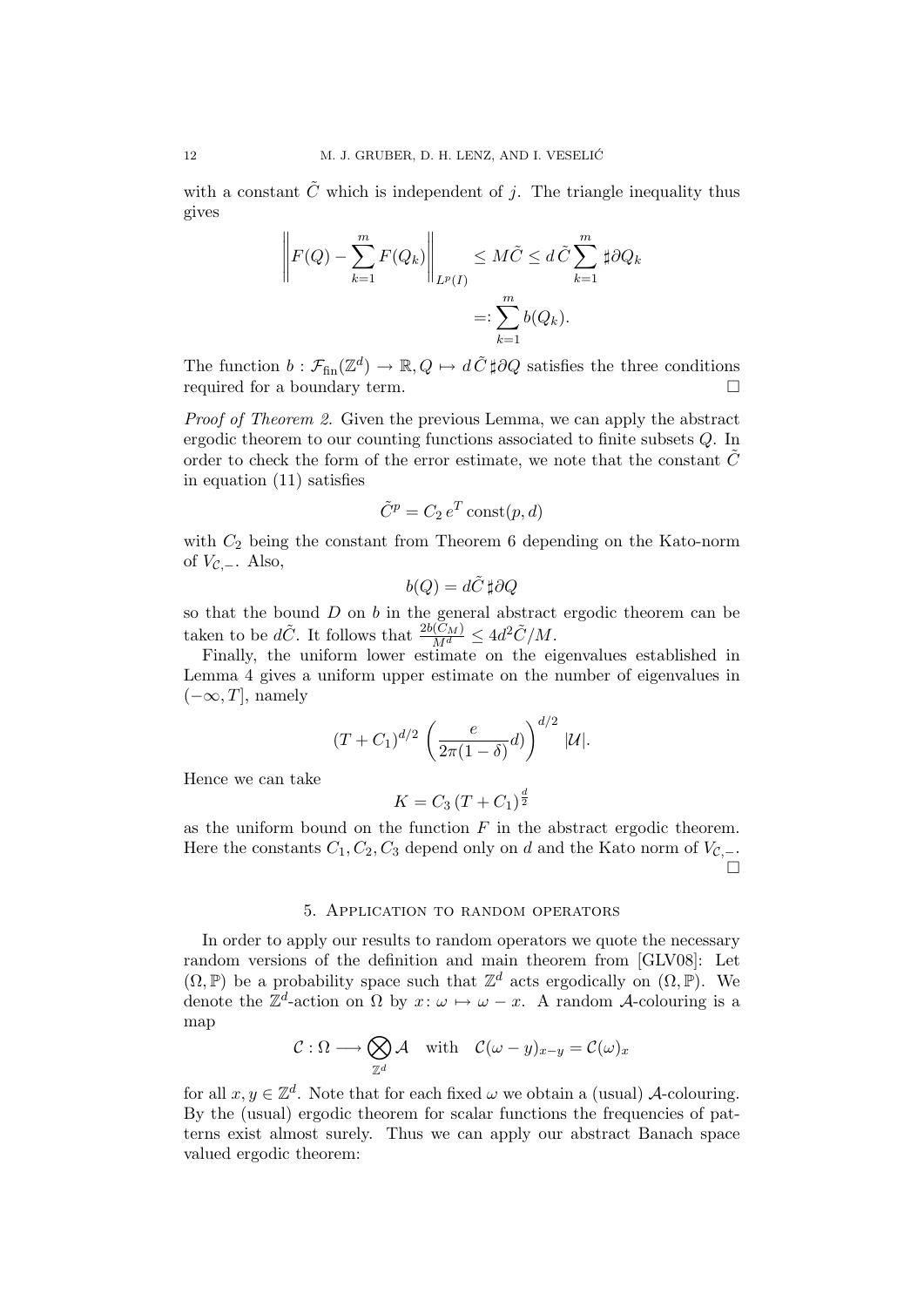**Theorem 13.** Let A be a finite set, C be a random A-colouring and  $(X, \|\cdot\|)$ a Banach space. Let  $(U_i)_{i\in\mathbb{N}}$  be a van Hove sequence. For each fixed  $\omega \in$  $\Omega$  let  $F_\omega$  :  $\mathcal{F}_{\mathit{fin}}(\mathbb{Z}^d) \,\longrightarrow\, X$  be a  $\mathcal{C}(\omega)$ -invariant, almost-additive bounded function. Assume that the family  $(F_\omega)_{\omega \in \Omega}$  is  $\mathbb{Z}^d$ -homogeneous, i.e.  $F_{\omega + x}(Q +$  $f(x) = F_{\omega}(Q)$  for all  $x \in \mathbb{Z}^d, Q \in \mathcal{F}_{\text{fin}}(\mathbb{Z}^d)$ . Then, for almost every  $\omega \in \Omega$  the limits

$$
\overline{F}_{\omega} := \lim_{j \to \infty} \frac{F_{\omega}(U_j)}{|U_j|} = \lim_{M \to \infty} \sum_{P \in \mathcal{P}(C_M)} \nu_P \frac{\overline{F}(P)}{|C_M|}
$$

exist in the topology of  $(X, \|\cdot\|)$  and are equal. In particular,  $\overline{F}_{\omega}$  is almost surely independent of  $\omega$ .

Concretely, we apply this to colourings given by local models for the potentials like in Section 5, but now with a randomly chosen colouring so that all operators and counting functions additionally depend on the random variable  $\omega$ . For the formulation of the theorem we introduce a distribution function  $N: \mathbb{R} \to \mathbb{R}$  defined by a trace per unit volume formula (sometimes called Pastur-Shubin formula)

(12) 
$$
N(\lambda) := \int_{\Omega} \text{Tr} \left[ \chi_{W_0} \chi_{(-\infty,\lambda]}(H_{\omega}) \right] d\mathbb{P}(\omega).
$$

By applying the random version of the ergodic theorem we get the random version of Theorem 2:

**Theorem 14.** Let  $C: \Omega \longrightarrow \bigotimes_{\mathbb{Z}^d} A$  be a random colouring,  $(U_j)_{j \in \mathbb{N}}$  a van Hove sequence. Let  $I \subset \mathbb{R}$  be a finite interval and  $p \in [1,\infty)$ . Then for  $j \to \infty$  we have for almost all  $\omega \in \Omega$ 

(13) 
$$
\int_{I} \left| N(\lambda) - \frac{1}{\sharp U_{j}} N_{\omega}(\lambda, U_{j}) \right|^{p} d\lambda \to 0.
$$

Remark 15. Of course there are similar error estimates as in Theorem 2.

Proof. The existence of the limit in Equation (13) follows directly from our abstract theorem since we checked all requirements in the proof of Theorem 2 already.

For the proof of the Shubin-Pastur formula (12) we use a variation of the proof of Theorem 3 in [GLV07]: First notice that

$$
N(\lambda) = \frac{1}{\sharp U_j} \int_{\Omega} \text{Tr} \left[ \chi_W v_j \chi_{(-\infty,\lambda]}(H_\omega) \right] d\mathbb{P}(\omega)
$$

independently of  $U_j$  due to additivity and invariance. Now it suffices to show that

(\*) 
$$
\frac{1}{\sharp U_j} \text{Tr} \left[ \chi_{W^{U_j}} e^{-tH_\omega} - e^{-tH_\omega^{U_j}} \right] \to 0, \quad j \to \infty
$$

for all t. We use the abbreviation  $\oplus H_{\omega} = H_{\omega}^{U_j} \oplus H_{\omega}^{\mathbb{Z}^d \setminus U_j}$  and the linearity of the trace to conclude

$$
\begin{split} \operatorname{Tr}\left[\chi_{W^{U_j}}e^{-tH_\omega}-e^{-tH_\omega^{U_j}}\right] \\ &=\operatorname{Tr}\left[\chi_{W^{U_j}}(e^{-tH_\omega}-e^{-t\oplus H_\omega})\right]+\operatorname{Tr}\left[\chi_{W^{U_j}}e^{-t\oplus H_\omega}-e^{-tH_\omega^{U_j}}\right]. \end{split}
$$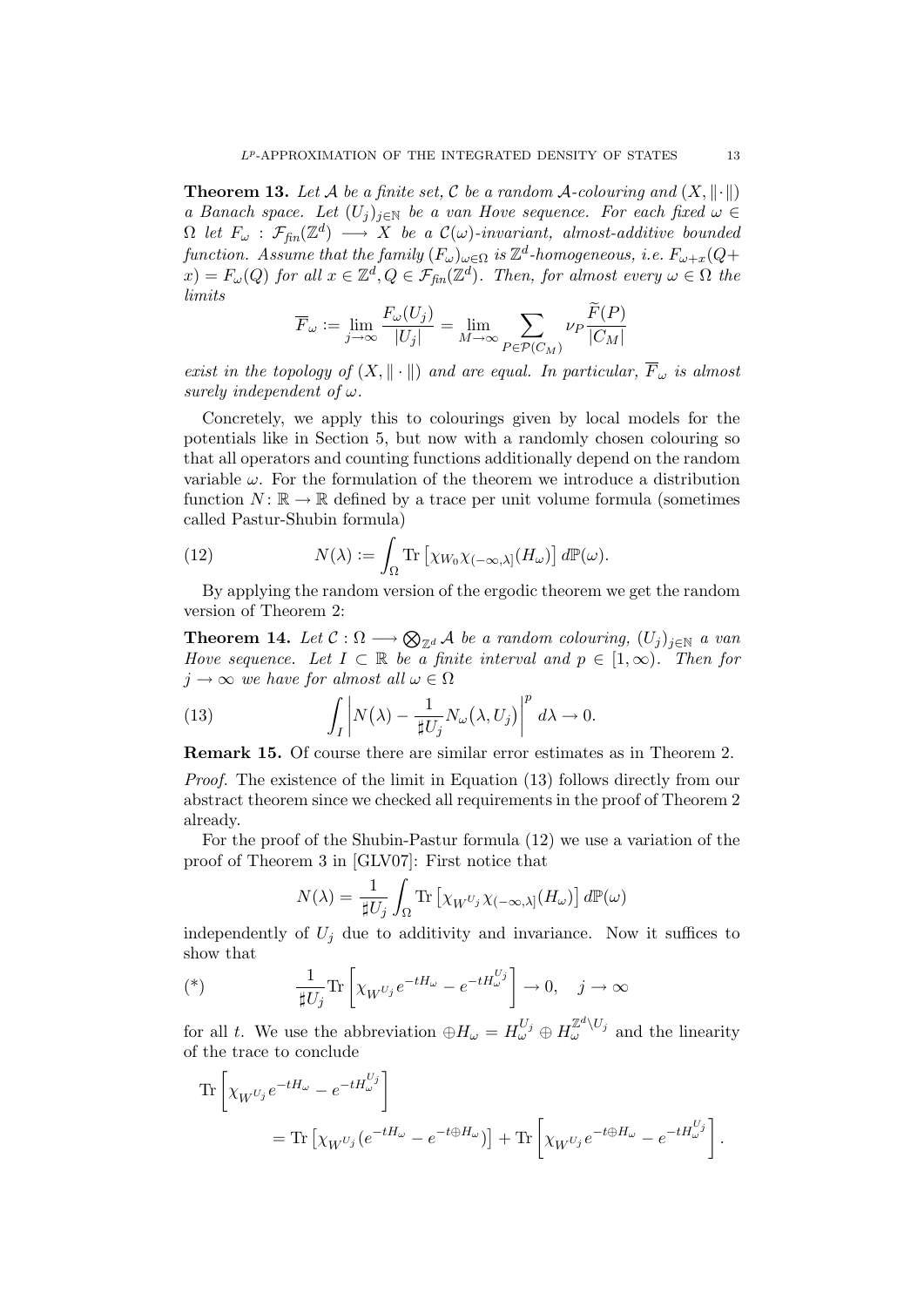The second term actually vanishes. Thus it suffices to estimate the first term, which we do next. Let us note that for a compact operator  $K$  and a bounded operator  $B$  on the same Hilbert space the corresponding singular values obey the relation

$$
\mu_n(BK) \leq ||B|| \mu_n(K).
$$

In particular this holds for  $K = V_{\text{eff}}$  as in Theorem 6 and  $B = \chi_{W}v_j$ . Now we can proceed exactly as in Lemma 12, using that the addition of the boundary conditions by which  $\oplus H_{\omega}$  differs from  $H_{\omega}$  gives a boundary term in  $L^p(I)$  for the corresponding SSF. Now the claim  $(*)$  follows from the van Hove property.

#### **REFERENCES**

- [CH96] Jean-Michel Combes and Peter D. Hislop, Landau Hamiltonians with random potentials: localization and the density of states, Comm. Math. Phys. 177 (1996), no. 3, 603–629.
- [CHK07] Jean-Michel Combes, Peter D. Hislop, and Frédéric Klopp, An optimal Wegner estimate and its application to the global continuity of the integrated density of states for random Schrödinger operators, Duke Math. J.  $140$  (2007), no. 3, 469–498.
- [GLV07] Michael J. Gruber, Daniel H. Lenz, and Ivan Veselić, Uniform existence of the integrated density of states for random Schrödinger operators on metric graphs over  $\mathbb{Z}^d$ , J. Funct. Anal. 253 (2007), no. 2, 515–533, arXiv:math.SP/0612743.
- [GLV08] , Uniform existence of the integrated density of states for combinatorial and metric graphs over  $\mathbb{Z}^d$ , Analysis on Graphs and its Applications (Providence, RI) (Pavel Exner, Jonathan Keating, Peter Kuchment, Toshikazu Sunada, and Alexander Teplyaev, eds.), Proc. Sympos. Pure Math., vol. 77, American Mathematical Society, 2008, arXiv:0712.1740, pp. 87–108.
- [HKN<sup>+</sup>06] Dirk Hundertmark, Rowan Killip, Shu Nakamura, Peter Stollmann, and Ivan Veselić, Bounds on the spectral shift function and the density of states, Comm. Math. Phys. 262 (2006), no. 2, 489–503, arXiv:math-ph/0412078.
- [HLMW01] Thomas Hupfer, Hajo Leschke, Peter Müller, and Simone Warzel, The ab $solute$  continuity of the integrated density of states for magnetic Schrödinger operators with certain unbounded random potentials, Comm. Math. Phys. 221 (2001), no. 2, 229–254.
- [HS02] Dirk Hundertmark and Barry Simon, An optimal  $L^p$ -bound on the Krein spectral shift function, J. Anal. Math. 87 (2002), 199–208.
- [KM07] Werner Kirsch and Bernd Metzger, The integrated density of states for random Schrödinger operators, Spectral theory and mathematical physics: a Festschrift in honor of Barry Simon's 60th birthday, Proc. Sympos. Pure Math., vol. 76, Amer. Math. Soc., Providence, RI, 2007, pp. 649–696.
- [LMV08] Daniel Lenz, Peter Müller, and Ivan Veselić, Uniform existence of the integrated density of states for models on  $\mathbb{Z}^d$ , Positivity 12 (2008), no. 4, 571–589, arXiv:math-ph/0607063.
- [LSV10] Daniel Lenz, Fabian Schwarzenberger, and Ivan Veselić, A Banach spacevalued ergodic theorem and the uniform approximation of the integrated density of states, Geom. Dedicata online first (2010), arXiv:1003.3620.
- [LV09] Daniel Lenz and Ivan Veselić, *Hamiltonians on discrete structures: jumps of* the integrated density of states and uniform convergence, Math. Z. 263 (2009), no. 4, 813–835, arXiv:0709.2836.
- [Pas71] Leonid A. Pastur, Selfaverageability of the number of states of the Schrödinger equation with a random potential, Mat. Fiz. i Funkcional. Anal. (1971), no. Vyp. 2, 111–116, 238.